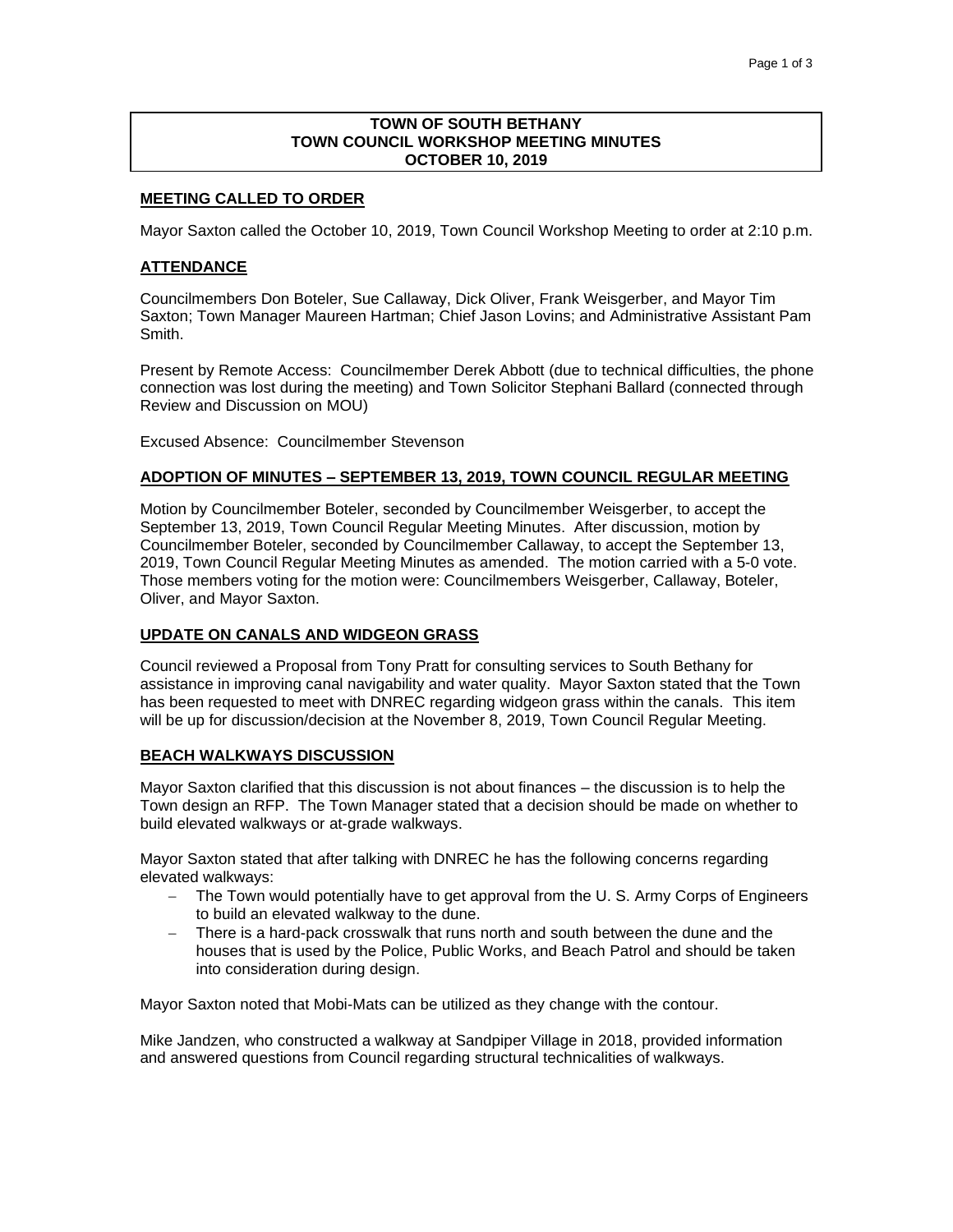Mayor Saxton said his objective is to build walkways with no steps. After discussion it was decided to write the RFP to build at-grade walkways that would end on the west side of the hardpack crosswalk and Mobi-Mats beginning on the east side of the hard-pack crosswalk and continuing over the dune. Mayor Saxton added that he does not want the guardrails built on the inside of the wooden walkway.

## **REVIEW AND DISCUSSION ON MOU WITH FENWICK ISLAND AND OCEAN VIEW POLICE DEPARTMENTS**

Chief Lovins strongly supports a mutual assistance agreement with the Towns of Fenwick Island and Ocean View. He believes it will greatly enhance public safety and officer safety in the three communities at no additional expenses. Chief Lovins noted that the police officers of the three towns would be considered sworn officers of all three departments.

Mayor Saxton clarified that the Towns will still have their own police departments whose main function is to operate within their own town. This item will be discussed and possibly voted on at the October 11, 2019, Town Council Regular Meeting.

# **DISCUSS CHANGE TO TAKE-HOME VEHICLE POLICY (CHIEF LOVINS)**

Chief Lovins requested Council to consider proposed changes to the take-home car policy. Chief Lovins stated that he believes recommended changes will enhance the Town's efforts in retaining police officers, future recruiting of officers, and have a positive impact on morale. Chief Lovins said he is requesting that the officers have the privilege to take the Police car home with them at the end of their shift if they are working the next day. Council discussed possible changes to the proposed policy.

Chief Lovins will revise the proposed policy taking into consideration Council's comments and will send Council a revised policy to discuss and possibly vote at the November 8 Town Council Regular Meeting.

# **DISCUSS CHANGING TOWN SPEED LIMIT TO 15 MPH (CHIEF LOVINS)**

Mayor Saxton clarified that the speed limit change to 15 MPH would apply to Town roads only – it would not apply to Route 1 which is a State highway.

Citing blind driveways, curvy, narrow, and unlit roads at night, the lack of sidewalks, and a high level of pedestrians and cyclists in South Bethany, Chief Lovins is recommending changing the speed limit to 15 MPH on Town roads. He stated that reducing the speed limit increases reaction time and it can significantly reduce the impact of a pedestrian being hit by a vehicle. He also commented that it might change the algorithms on navigation apps possibly directing traffic away from South Bethany's residential area.

After discussion, it was agreed that the Town needed to get clarification from DelDOT regarding the requirement in the State Code for a traffic study survey to reduce the speed limit on Town owned roads. Mayor Saxton noted that to change the speed limit on town roads does require an ordinance change.

# **PERMIT PARKING UPDATE (CHIEF LOVINS AND TOWN MANAGER)**

Mayor Saxton said the requirement of permit parking on the west side of Route 1 will be implemented next year. After hearing recommendations from the Town Manager and Chief of Police, it was agreed to initially require permit parking the whole length of the following streets that are perpendicular to Route 1: Elizabeth Way, Anchorage Dr., Petherton Dr., Brandywine Dr., Henlopen Dr., New Castle Dr. (if it is not too narrow), and Layton Dr. With the possibility of some exceptions, permit parking would be designated on the north side of the street and the south side